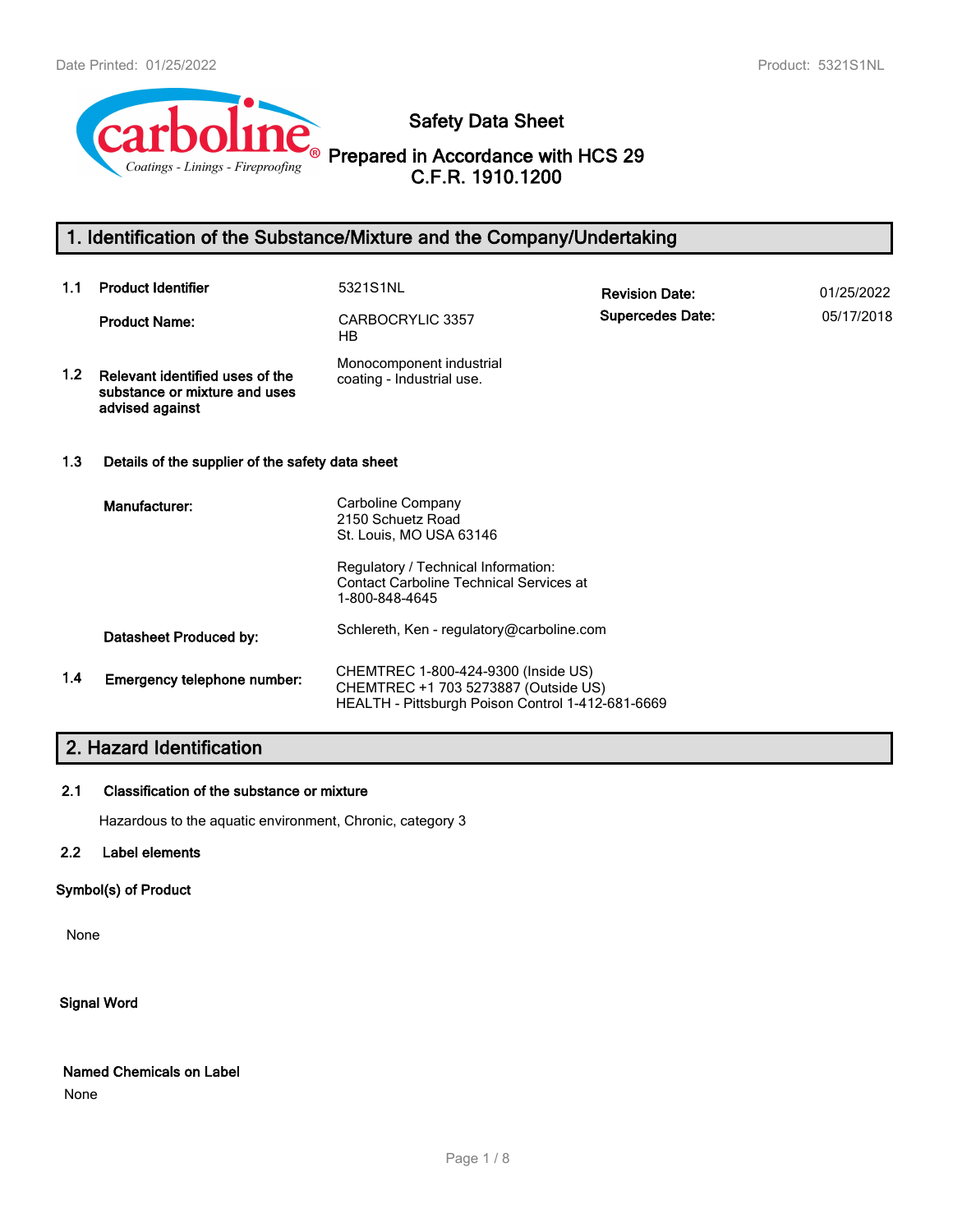### **HAZARD STATEMENTS**

| Hazardous to the aguatic environment,<br>Chronic, category 3<br><b>PRECAUTION PHRASES</b> | H412 | Harmful to aquatic life with long lasting effects. |
|-------------------------------------------------------------------------------------------|------|----------------------------------------------------|
|                                                                                           | P273 | Avoid release to the environment.                  |

### **2.3 Other hazards**

No Information

### **Results of PBT and vPvB assessment:**

The product does not meet the criteria for PBT/VPvB in accordance with Annex XIII.

| 3. Composition/Information On Ingredients |                  |                  |           |                                                                                |
|-------------------------------------------|------------------|------------------|-----------|--------------------------------------------------------------------------------|
| 3.2<br><b>Mixtures</b>                    |                  |                  |           |                                                                                |
| <b>Hazardous ingredients</b>              |                  |                  |           |                                                                                |
| Name According to EEC                     | <b>EINEC No.</b> | CAS-No.          | <u>%</u>  | <b>Classifications</b>                                                         |
| <b>TITANIUM DIOXIDE</b>                   | 236-675-5        | 13463-67-7       | $10 - 25$ |                                                                                |
|                                           |                  |                  |           |                                                                                |
| CAS-No.                                   |                  | <b>M-Factors</b> |           |                                                                                |
| 13463-67-7                                | 0                |                  |           |                                                                                |
|                                           |                  |                  |           |                                                                                |
|                                           |                  |                  |           |                                                                                |
| وسمائهم ممسماتهما المسماعا البالي         |                  |                  |           | The tent for OUO Herord Otatements abound about 15 and in prices in Ocation 10 |

**Additional Information:** The text for GHS Hazard Statements shown above (if any) is given in Section 16.

# **4. First-aid Measures**

### **4.1 Description of First Aid Measures**

**AFTER INHALATION:** Give oxygen or artificial respiration if needed. Remove person to fresh air. If signs/symptoms continue, get medical attention.

**AFTER SKIN CONTACT:** In case of contact, immediately flush skin with plenty of water for at least 15 minutes while removing contaminated clothing and shoes. If skin irritation persists, call a physician.

**AFTER EYE CONTACT:** Rinse thoroughly with plenty of water for at least 15 minutes and consult a physician.

**AFTER INGESTION:** Do NOT induce vomiting. Never give anything by mouth to an unconscious person. If swallowed, call a poison control centre or doctor immediately.

### **4.2 Most important symptoms and effects, both acute and delayed**

Irritating to eyes and skin. May be harmful if swallowed.

### **4.3 Indication of any immediate medical attention and special treatment needed**

No information available on clinical testing and medical monitoring. Specific toxicological information on substances, if available, can be found in section 11.

When symptoms persist or in all cases of doubt seek medical advice.

# **5. Fire-fighting Measures**

### **5.1 Extinguishing Media:**

Carbon Dioxide, Dry Chemical, Foam, Water Fog

**UNUSUAL FIRE AND EXPLOSION HAZARDS:** None known.

**FOR SAFETY REASONS NOT TO BE USED:** No Information

**5.2 Special hazards arising from the substance or mixture** No Information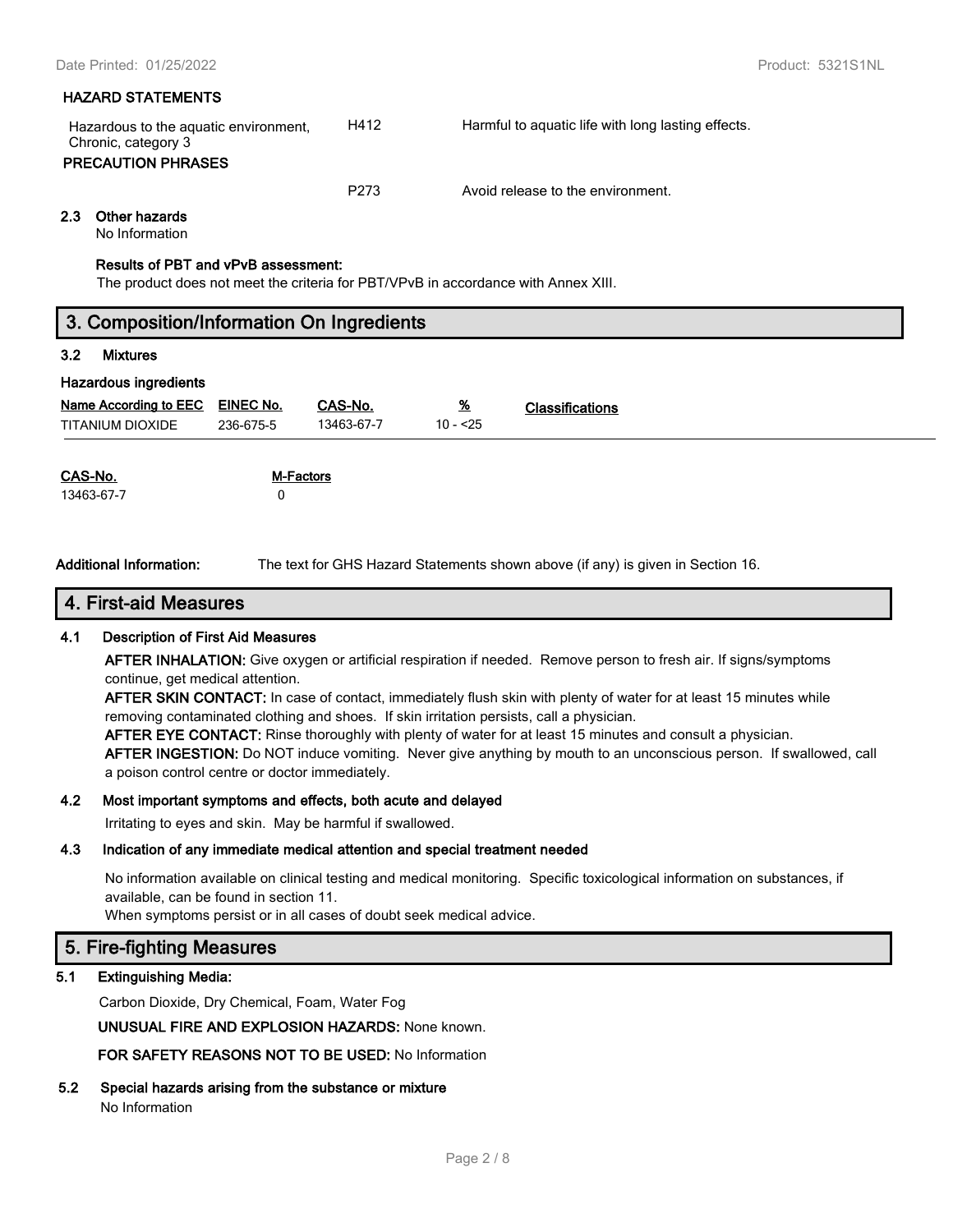### **5.3 Advice for firefighters**

SPECIAL FIREFIGHTING PROCEDURES: In the event of fire, wear self-contained breathing apparatus. Cool containers / tanks with water spray. The product is not flammable.

SPECIAL FIREFIGHTING PROTECTION EQUIPMENT: No Information

### **6. Accidental Release Measures**

### **6.1 Personal precautions, protective equipment and emergency procedures**

Ensure adequate ventilation. Use personal protective equipment. Evacuate personnel to safe areas. For personal protection see section 8.

#### **6.2 Environmental precautions**

Do not allow material to contaminate ground water system. Prevent product from entering drains.

### **6.3 Methods and material for containment and cleaning up**

Prevent further leakage or spillage if safe to do so.

### **6.4 Reference to other sections**

No Information

### **7. Handling and Storage**

### **7.1 Precautions for safe handling**

**INSTRUCTIONS FOR SAFE HANDLING :** Keep containers dry and tightly closed to avoid moisture absorption and contamination. Prepare the working solution as given on the label(s) and/or the user instructions. Ensure all equipment is electrically grounded before beginning transfer operations. Do not get in eyes, on skin, or on clothing. Use only with adequate ventilation/personal protection. Avoid breathing vapors, mist or gas. Wash thoroughly after handling. **PROTECTION AND HYGIENE MEASURES :** Handle in accordance with good industrial hygiene and safety practice. Wash hands before breaks and at the end of workday. When using, do not eat, drink or smoke.

### **7.2 Conditions for safe storage, including any incompatibilities**

**CONDITIONS TO AVOID:** Do not freeze. **STORAGE CONDITIONS:** Do not freeze. Keep containers tightly closed in a dry, cool and well-ventilated place.

### **7.3 Specific end use(s)**

No specific advice for end use available.

# **8. Exposure Controls/Personal Protection**

### **8.1 Control parameters**

# **Ingredients with Occupational Exposure Limits**

**(US)**

| <b>Name</b>      | CAS-No.    | <b>ACGIH TWA</b> | <b>ACGIH STEL</b> | <b>ACGIH Ceiling</b> |
|------------------|------------|------------------|-------------------|----------------------|
| TITANIUM DIOXIDE | 13463-67-7 | 10 mg/m $3$      | N/E               | N/E                  |
| <b>Name</b>      | CAS-No.    | <b>OSHA PEL</b>  | <b>OSHA STEL</b>  |                      |
| TITANIUM DIOXIDE | 13463-67-7 | <b>15 MGM3</b>   | N/E               |                      |

**FURTHER ADVICE:** Refer to the regulatory exposure limits for the workforce enforced in each country. Some components may not have been classified under the EU CLP Regulation.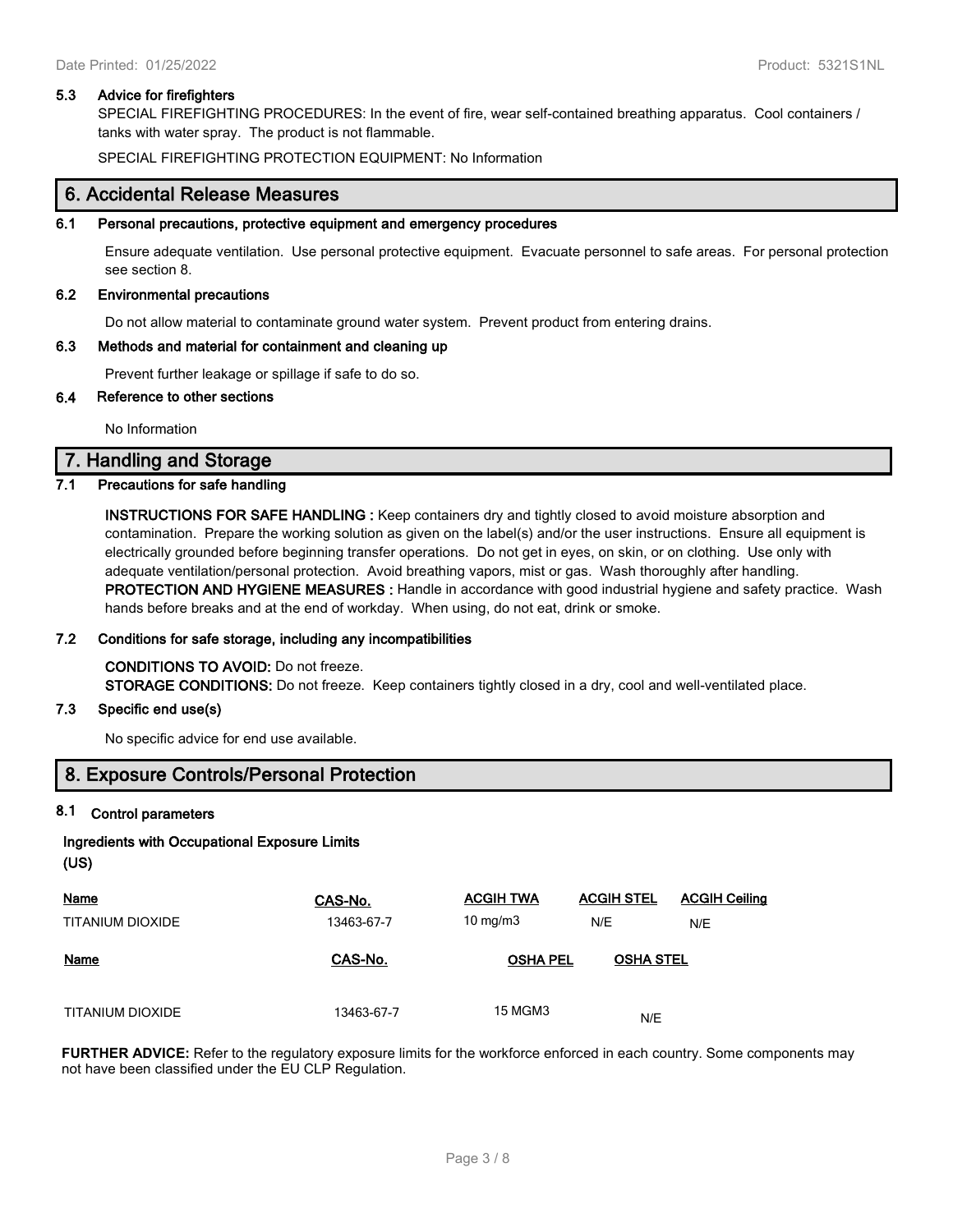### **8.2 Exposure controls**

### **Personal Protection**

**RESPIRATORY PROTECTION:** In order to avoid inhalation of spray-mist and sanding dust, all spraying and sanding must be done wearing adequate respirator. Use only with ventilation to keep levels below exposure guidelines reported in this document. User should test and monitor exposure levels to ensure all personnel are below guidelines. If not sure, or not able to monitor, use State or federally approved supplied air respirator. For silica containing coatings in a liquid state, and/or if no exposure limits are established above, air-supplied respirators are generally not required.

**EYE PROTECTION:** Safety glasses with side-shields.

**HAND PROTECTION:** Gloves should be discarded and replaced if there is any indication of degradation or chemical breakthrough. Impervious gloves. Request information on glove permeation properties from the glove supplier. Lightweight protective clothing

**OTHER PROTECTIVE EQUIPMENT:** Ensure that eyewash stations and safety showers are close to the workstation location. **ENGINEERING CONTROLS:** Avoid contact with skin, eyes and clothing. Ensure adequate ventilation, especially in confined areas.

### **9. Physical and Chemical Properties**

| 9.1 | Information on basic physical and chemical properties<br>Appearance: | Viscous Liquid, Various Colors |
|-----|----------------------------------------------------------------------|--------------------------------|
|     | <b>Physical State</b>                                                | Liquid                         |
|     | Odor                                                                 | Slight, Ammoniacal             |
|     | <b>Odor threshold</b>                                                | N/D                            |
|     | pH                                                                   | N/D                            |
|     | Melting point / freezing point (°C)                                  | N/D                            |
|     | Boiling point/range (°C)                                             | 173 F (78 C) - 501 F (261 C)   |
|     | Flash Point (°C)                                                     | >212F (>100C)                  |
|     | <b>Evaporation rate</b>                                              | Slower Than Ether              |
|     | Flammability (solid, gas)                                            | Not determined                 |
|     | Upper/lower flammability or explosive<br><b>limits</b>               | $0.6 - 20.4$                   |
|     | Vapour Pressure, mmHg                                                | N/D                            |
|     | Vapour density                                                       | Heavier than Air               |
|     | <b>Relative density</b>                                              | Not determined                 |
|     | Solubility in / Miscibility with water                               | N/D                            |
|     | Partition coefficient: n-octanol/water                               | Not determined                 |
|     | Auto-ignition temperature (°C)                                       | Not determined                 |
|     | Decomposition temperature (°C)                                       | Not determined                 |
|     | <b>Viscosity</b>                                                     | Unknown                        |
|     | <b>Explosive properties</b>                                          | Not determined                 |
|     | <b>Oxidising properties</b>                                          | Not determined                 |
| 9.2 | Other information                                                    |                                |
|     | <b>VOC Content g/l:</b>                                              | 99                             |
|     | Specific Gravity (g/cm3)                                             | app 1.18                       |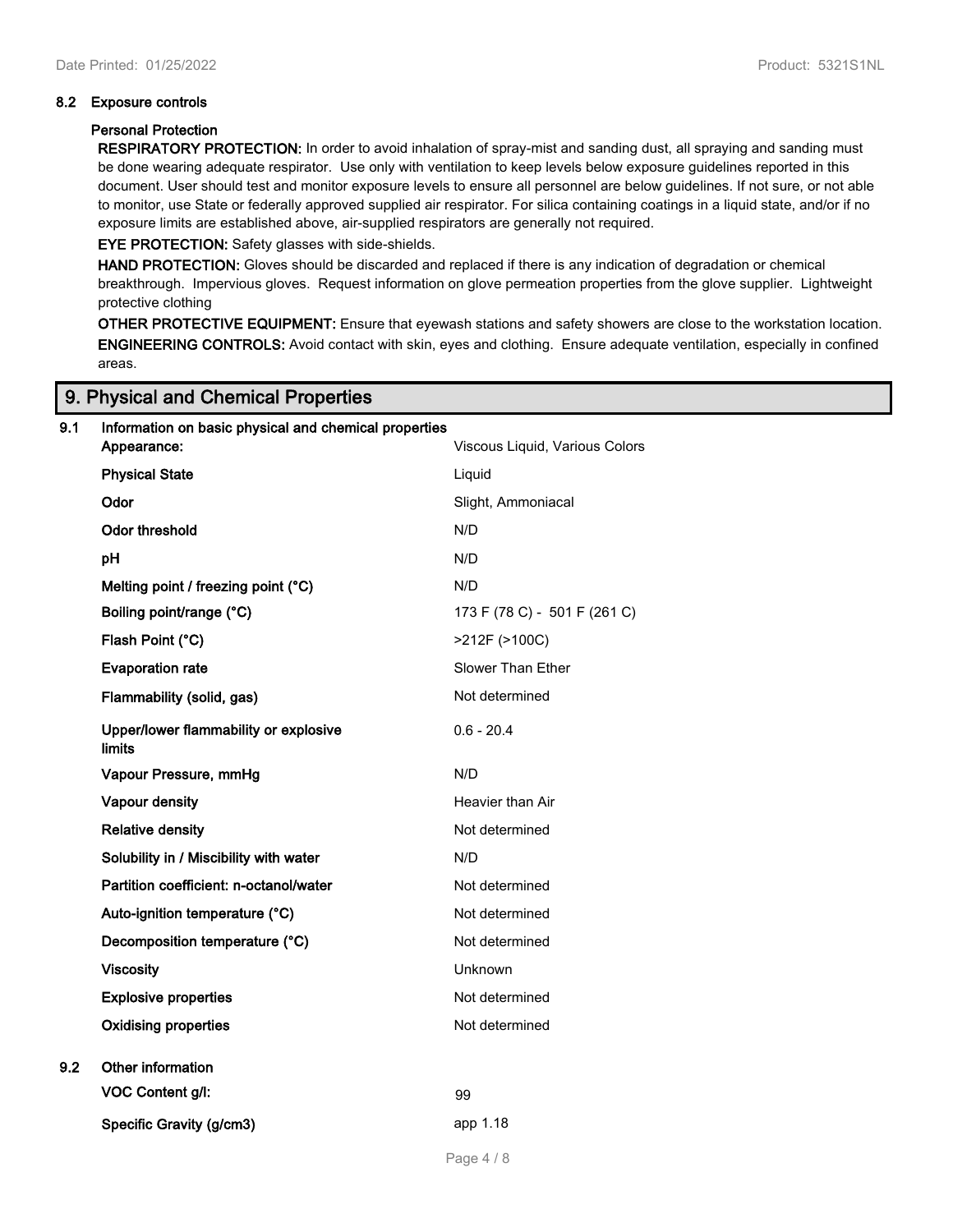# **10. Stability and Reactivity**

### **10.1 Reactivity**

No reactivity hazards known under normal storage and use conditions.

### **10.2 Chemical stability**

Stable under normal conditions.

### **10.3 Possibility of hazardous reactions**

Hazardous polymerisation does not occur.

### **10.4 Conditions to avoid**

Do not freeze.

### **10.5 Incompatible materials**

Strong oxidizing agents.

### **10.6 Hazardous decomposition products**

Carbon dioxide (CO2), carbon monoxide (CO), oxides of nitrogen (NOx), dense black smoke.

# **11. Toxicological Information**

### **11.1 Information on toxicological effects**

| <b>Acute Toxicity:</b>            |                |
|-----------------------------------|----------------|
| Oral LD50:                        | N/D            |
| <b>Inhalation LC50:</b>           | N/D            |
|                                   |                |
| Irritation:                       | Unknown        |
| Corrosivity:                      | Unknown        |
| Sensitization:                    | Unknown        |
|                                   |                |
| Repeated dose toxicity:           | Unknown        |
| Carcinogenicity:                  | Unknown        |
|                                   |                |
| <b>Mutagenicity:</b>              | Unknown        |
| <b>Toxicity for reproduction:</b> | Unknown        |
| STOT-single exposure:             | No Information |
| <b>STOT-repeated exposure:</b>    | No Information |
|                                   |                |
| <b>Aspiration hazard:</b>         | No Information |

#### **If no information is available above under Acute Toxicity then the acute effects of this product have not been tested. Data on individual components are tabulated below:**

| CAS-No.    | <b>Chemical Name</b> | Oral LD50                  | Dermal LD50   | Vapor LC50    | Gas LC50          | Dust/Mist<br><b>LC50</b> |
|------------|----------------------|----------------------------|---------------|---------------|-------------------|--------------------------|
| 13463-67-7 | TITANIUM DIOXIDE     | 25000 mg/kg,<br>oral (rat) | Not Available | Not Available | No<br>Information | No<br>Information        |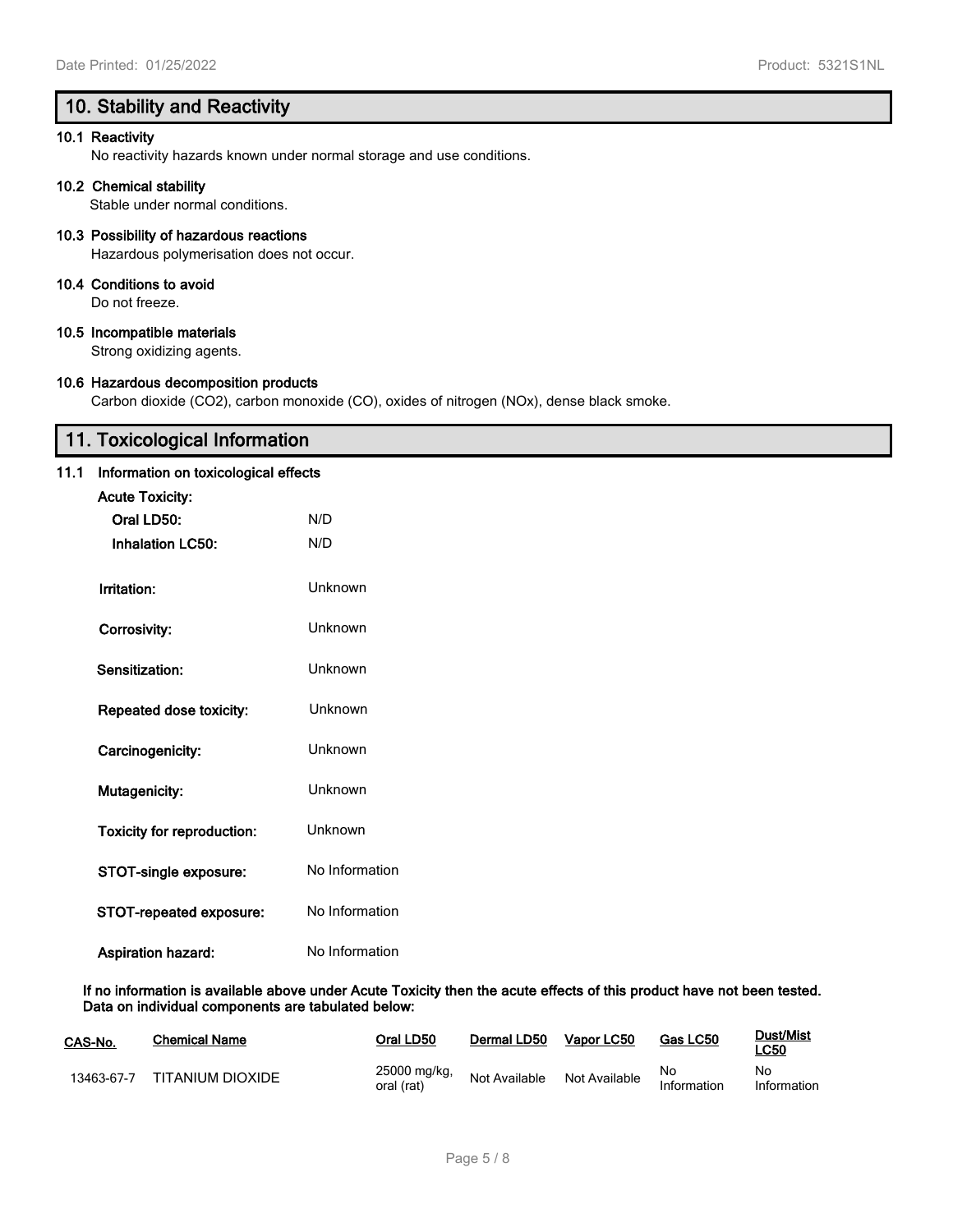No Information

# **12. Ecological Information**

| 12.1                                           | Toxicity:                                     |                                                                                    |                |                  |  |
|------------------------------------------------|-----------------------------------------------|------------------------------------------------------------------------------------|----------------|------------------|--|
|                                                | EC50 48hr (Daphnia):                          | Unknown                                                                            |                |                  |  |
|                                                | IC50 72hr (Algae):                            | Unknown                                                                            |                |                  |  |
|                                                | LC50 96hr (fish):                             | Unknown                                                                            |                |                  |  |
| 12.2 Persistence and degradability:<br>Unknown |                                               |                                                                                    |                |                  |  |
|                                                | 12.3 Bioaccumulative potential:               | Unknown                                                                            |                |                  |  |
| 12.4                                           | Mobility in soil:                             | Unknown                                                                            |                |                  |  |
| 12.5                                           | <b>Results of PBT and vPvB</b><br>assessment: | The product does not meet the criteria for PBT/VPvB in accordance with Annex XIII. |                |                  |  |
| 12.6                                           | Other adverse effects:                        | Unknown                                                                            |                |                  |  |
| CAS-No.                                        | <b>Chemical Name</b>                          | EC50 48hr                                                                          | IC50 72hr      | <b>LC50 96hr</b> |  |
|                                                | 13463-67-7<br>TITANIUM DIOXIDE                | No information                                                                     | No information | No information   |  |

# **13. Disposal Considerations**

**13.1 WASTE TREATMENT METHODS:** Do not burn, or use a cutting torch on, the empty drum. If recycling is not practicable, dispose of in compliance with local regulations. Dispose of in accordance with local regulations. Empty containers should be taken to an approved waste handling site for recycling or disposal.

|      | 14. Transport Information                                                   |               |
|------|-----------------------------------------------------------------------------|---------------|
|      | 14.1 UN number                                                              | None          |
|      | 14.2 UN proper shipping name                                                | Not Regulated |
|      | <b>Technical name</b>                                                       | N/A           |
|      | 14.3 Transport hazard class(es)                                             | N/A           |
|      | Subsidiary shipping hazard                                                  | None          |
|      | 14.4 Packing group                                                          | N/A           |
| 14.5 | <b>Environmental hazards</b>                                                | Unknown       |
|      | 14.6 Special precautions for user                                           | Unknown       |
|      | EmS-No.:                                                                    | N/A           |
| 14.7 | Transport in bulk according to Annex II<br>of MARPOL 73/78 and the IBC code | Unknown       |

# **15. Regulatory Information**

**15.1 Safety, health and environmental regulations/legislation for the substance or mixture:**

# **U.S. Federal Regulations: As follows -**

**CERCLA - Sara Hazard Category**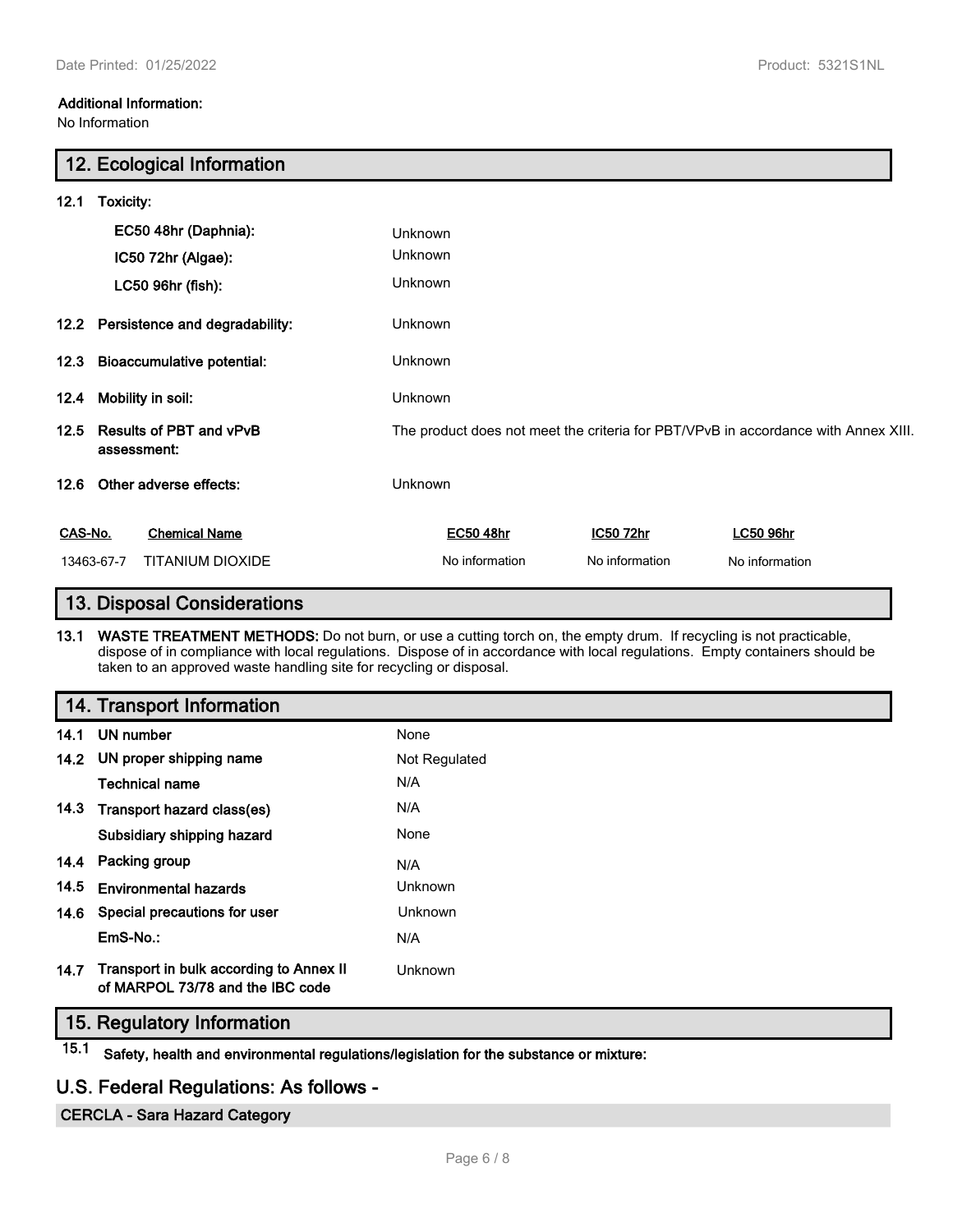This product has been reviewed according to the EPA 'Hazard Categories' promulgated under Sections 311 and 312 of the Superfund Amendment and Reauthorization Act of 1986 (SARA Title III) and is considered, under applicable definitions, to meet the following categories:

None Known

### **Sara Section 313:**

This product contains the following substances subject to the reporting requirements of Section 313 of Title III of the Superfund Amendment and Reauthorization Act of 1986 and 40 CFR part 372:

### **Chemical Name CAS-No. %**

No SARA 313 substances exist in this product above de minimis concentrations.

#### **Toxic Substances Control Act:**

All components of this product are either listed on the TSCA Inventory or are exempt.

This product contains the following chemical substances subject to the reporting requirements of TSCA 12(B) if exported from the United States:

### **Chemical Name CAS-No.**

No TSCA 12(b) components exist in this product.

### **U.S. State Regulations: As follows -**

### **New Jersey Right-to-Know:**

The following materials are non-hazardous, but are among the top five components in this product.

| <b>Chemical Name</b>       | CAS-No.             |  |
|----------------------------|---------------------|--|
| WATFR                      | 7732-18-5           |  |
| POI YMFR                   | <b>TRADE SECRET</b> |  |
| NEPHELINE SYENITE          | 37244-96-5          |  |
| DPNB GLYCOL ETHER          | 29911-28-2          |  |
| Pennsylvania Right-To-Know |                     |  |

The following non-hazardous ingredients are present in the product at greater than 3%.

| <b>Chemical Name</b> | CAS-No.      |
|----------------------|--------------|
| WATFR                | 7732-18-5    |
| POI YMFR             | TRADE SECRET |
| NEPHELINE SYENITE    | 37244-96-5   |
| DPNB GLYCOL ETHER    | 29911-28-2   |
|                      |              |

### **CALIFORNIA PROPOSITION 65**

WARNING: Cancer and Reproductive Harm -- www.P65Warnings.ca.gov

# **International Regulations: As follows -**

#### **\* Canadian DSL:**

No Information

### **15.2 Chemical Safety Assessment:**

No Chemical Safety Assessment has been carried out for this substance/mixture by the supplier.